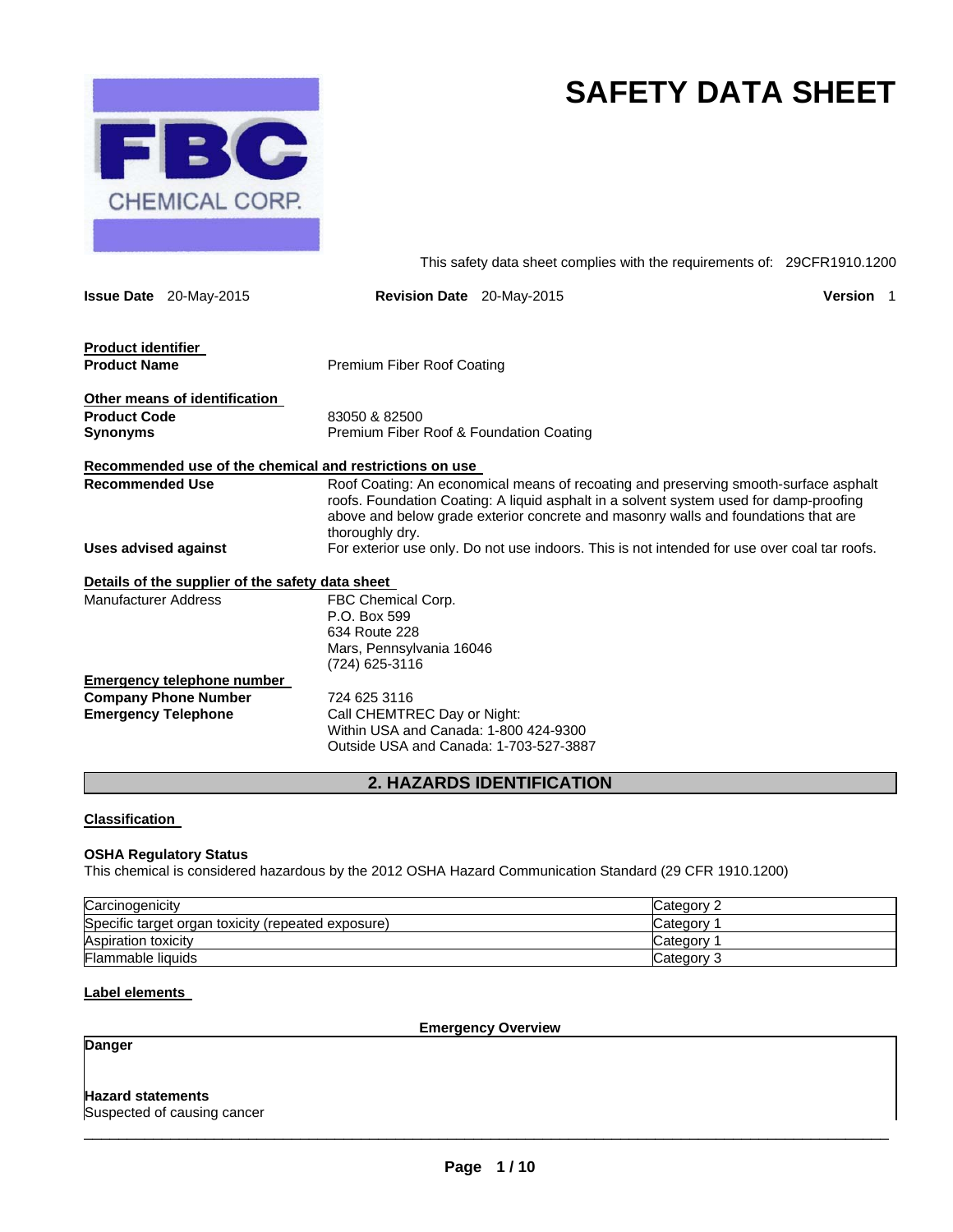Causes damage to organs through prolonged or repeated exposure May be fatal if swallowed and enters airways Flammable liquid and vapor **Appearance** Viscous **Physical state** Liquid **Odor** Solvent (Mineral Spirits)

 $\Box$ 

# **Precautionary Statements - Prevention**

Obtain special instructions before use Do not handle until all safety precautions have been read and understood Use personal protective equipment as required Do not breathe dust/fume/gas/mist/vapors/spray Wash face, hands and any exposed skin thoroughly after handling Do not eat, drink or smoke when using this product Keep away from heat/sparks/open flames/hot surfaces. Keep container tightly closed when product is not in use. Ground/bond container and receiving equipment Use explosion-proof electrical/ventilating/lighting/equipment Use only non-sparking tools Take precautionary measures against static discharge

#### **Precautionary Statements - Response**

IF exposed or concerned: Get medical advice/attention IF ON SKIN (or hair): Remove/Take off immediately all contaminated clothing. Rinse skin with water/shower IF SWALLOWED: Immediately call a POISON CENTER or doctor/physician Do NOT induce vomiting In case of fire: Use CO2, dry chemical, or foam for extinction

#### **Precautionary Statements - Storage**

Store locked up Store in a well-ventilated place. Keep cool

**Precautionary Statements - Disposal**  Dispose of contents/container to an approved waste disposal plant

### **Hazards not otherwise classified (HNOC)**

Not applicable

#### **Other Information**

• May be harmful in contact with skin Unknown acute toxicity No information available

# **3. COMPOSITION/INFORMATION ON INGREDIENTS**

### **Substance**

**Mixture** 

This product is a mixture. This material is considered hazardous by the OSHA Hazard Communication Standard (29 CFR 1910.1200).

**Common name Chemical nature** 

**Synonyms** No information available.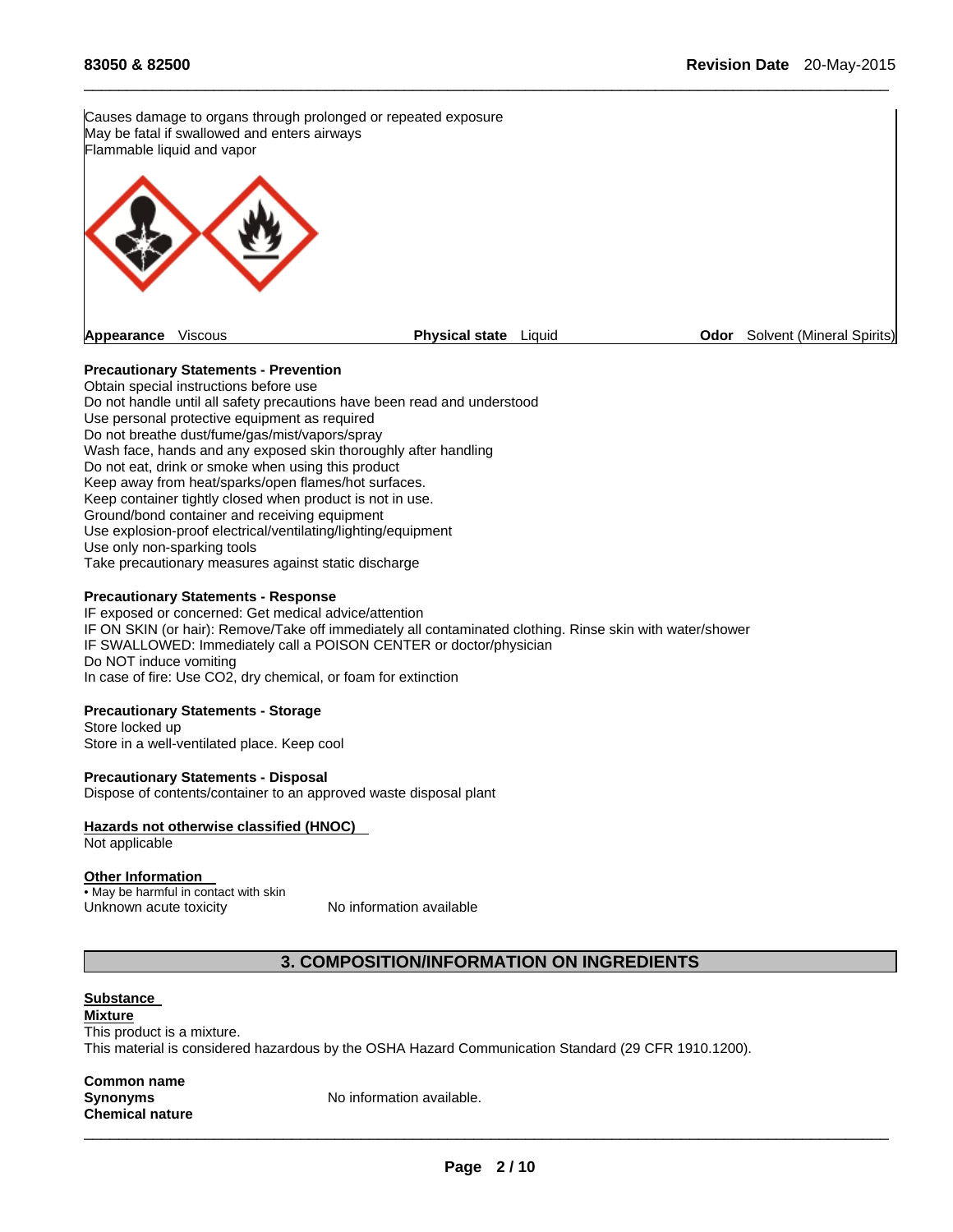| <b>Chemical Name</b>                                  | CAS No.    | Weight-%   | <b>Trade Secret</b> |
|-------------------------------------------------------|------------|------------|---------------------|
| Asphalt (at Ambient Temperature)                      | 8052-42-4  | $60 - 70%$ |                     |
| Mineral Spirits (with $< 0.1\%$ Benzene)              | 8052-41-3  | $20 - 30%$ |                     |
| Kaolin                                                | 1332-58-7  | $0 - 10%$  |                     |
| Hydrated Aluminum-Magnesium Silicate<br>(Attapulgite) | 12174-11-7 | $0 - 10%$  |                     |
| Cellulose Fiber                                       | 9004-34-6  | $0 - 10\%$ |                     |
| Nonane                                                | 111-84-2   | $0 - 10%$  |                     |

 $\Box$ 

# **4. FIRST AID MEASURES**

# **Description of first aid measures**

| <b>General advice</b>                                       | Contains petroleum distillate. Harmful or fatal if swallowed. Vapor harmful. May affect the<br>brain or central nervous system causing dizziness, headache, or nausea. Reports have                                       |
|-------------------------------------------------------------|---------------------------------------------------------------------------------------------------------------------------------------------------------------------------------------------------------------------------|
|                                                             | associated repeated and prolonged occupational exposure to solvents with permanent<br>brain and nervous system damage. Intentional misuse by deliberately concentrating and<br>inhaling contents may be harmful or fatal. |
| Eye contact                                                 | In the case of contact with eyes, rinse immediately with plenty of water and seek medical<br>advice.                                                                                                                      |
| <b>Skin contact</b>                                         | Wash thoroughly with soap and water. Remove contaminated clothing and shoes. Wash<br>contaminated clothing before reuse. In the case of skin irritation or allergic reactions see a<br>physician.                         |
| <b>Inhalation</b>                                           | Move to fresh air in case of accidental inhalation of vapors. If continued difficulty with<br>breathing is experienced, get medical attention immediately.                                                                |
| Ingestion                                                   | Not an expected route of exposure. If swallowed, do not induce vomiting. Get medical<br>attention immediately.                                                                                                            |
| Self-protection of the first aider                          | First aider: Pay attention to self-protection!.                                                                                                                                                                           |
| Most important symptoms and effects, both acute and delayed |                                                                                                                                                                                                                           |
| <b>Symptoms</b>                                             | May cause skin irritation. May cause eye irritation.                                                                                                                                                                      |
|                                                             | Indication of any immediate medical attention and special treatment needed                                                                                                                                                |
| Note to physicians                                          | Treat symptomatically.                                                                                                                                                                                                    |
|                                                             | <b>5. FIRE-FIGHTING MEASURES</b>                                                                                                                                                                                          |

#### **Suitable extinguishing media**

Use extinguishing measures that are appropriate to local circumstances and the surrounding environment. Dry chemical. Carbon dioxide (CO2). Sand. Use foam or water FOG as a last resort.

**Unsuitable extinguishing media** Do not use a solid water stream as it may scatter and spread fire.

#### **Specific hazards arising from the chemical**

No information available.

**Hazardous combustion products** Thermal decomposition (burning) may release irritating, corrosive and/or toxic gases, vapors and fumes.

# **Explosion data**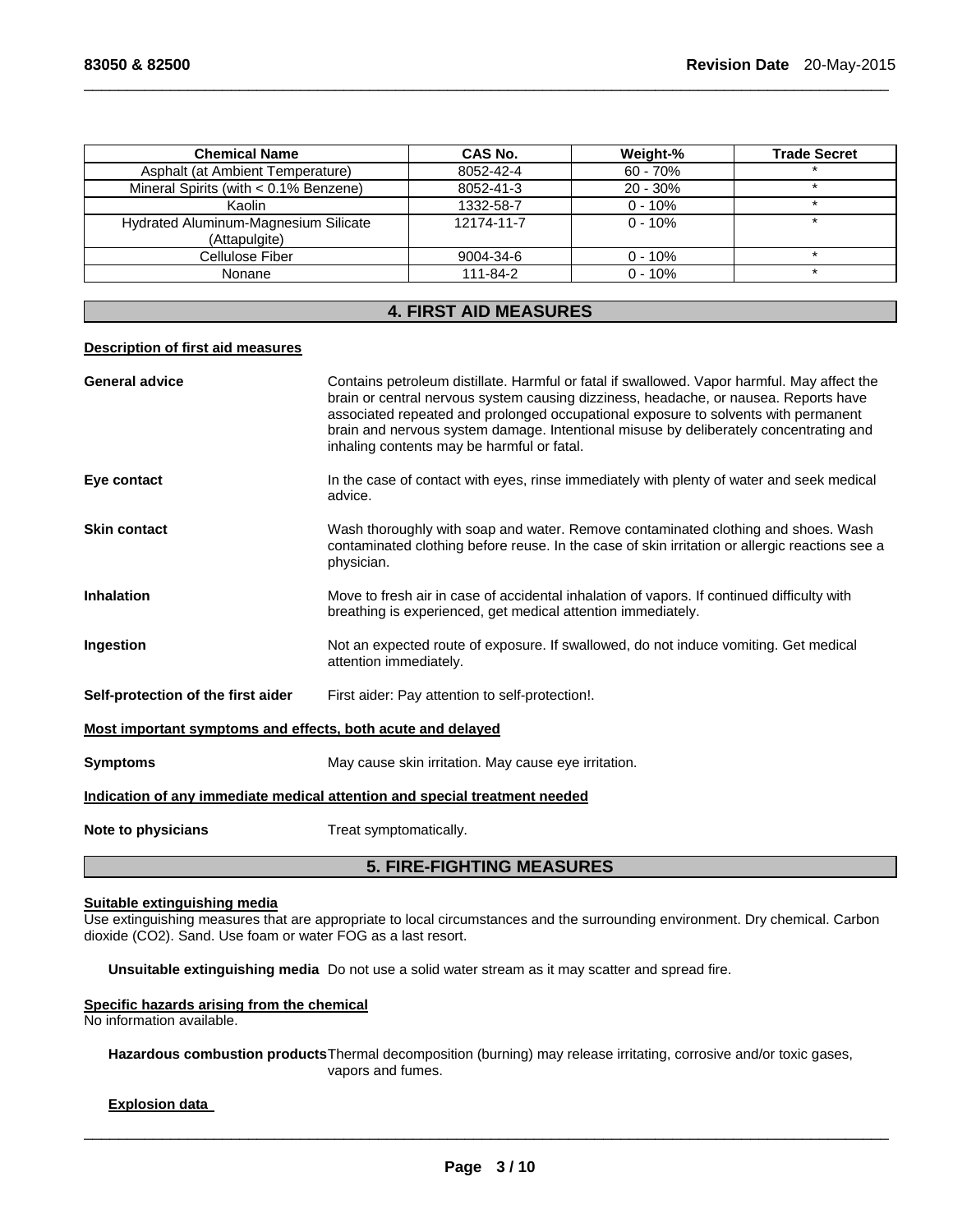### **Sensitivity to Mechanical Impact** Not sensitive.

**Sensitivity to Static Discharge** May be ignited by heat, sparks or flames.

# **Protective equipment and precautions for firefighters**

As in any fire, wear self-contained breathing apparatus pressure-demand, MSHA/NIOSH (approved or equivalent) and full protective gear.

# **6. ACCIDENTAL RELEASE MEASURES**

 $\Box$ 

# **Personal precautions, protective equipment and emergency procedures**

| <b>Personal precautions</b>                          | No action should be taken involving any personal risk or without suitable training. Use<br>personal protective equipment as required.                                                                                                                                                                 |
|------------------------------------------------------|-------------------------------------------------------------------------------------------------------------------------------------------------------------------------------------------------------------------------------------------------------------------------------------------------------|
| <b>Other Information</b>                             | Eliminate all ignition sources (no smoking, flares, sparks or flames in immediate area).                                                                                                                                                                                                              |
| For emergency responders                             | Use personal protection recommended in Section 8.                                                                                                                                                                                                                                                     |
| <b>Environmental precautions</b>                     |                                                                                                                                                                                                                                                                                                       |
| <b>Environmental precautions</b>                     | Avoid release to the environment. Prevent further leakage or spillage if safe to do so.<br>Prevent product from entering sewers, drains, or waterways. Local authorities should be<br>advised if significant spillages can not be contained. See Section 12 for additional<br>ecological information. |
| Methods and material for containment and cleaning up |                                                                                                                                                                                                                                                                                                       |
| <b>Methods for containment</b>                       | Contain spillage with non-combustible absorbent material, e.g. sand, earth, diatomaceous<br>earth, vermiculite.                                                                                                                                                                                       |
| Methods for cleaning up                              | Pick up the absorbed material (described just above) and transfer to properly labeled<br>containers for disposal according to local / national regulations (see Section 13).                                                                                                                          |
| Prevention of secondary hazards                      | Clean contaminated objects and areas thoroughly observing environmental regulations.                                                                                                                                                                                                                  |
|                                                      | <b>7. HANDLING AND STORAGE</b>                                                                                                                                                                                                                                                                        |

### **Precautions for safe handling**

**Advice on safe handling** Use personal protective equipment as required. Remove all sources of ignition. Use only outdoors.

# **Conditions for safe storage, including any incompatibilities**

| <b>Storage Conditions</b> | Keep containers tightly closed in a cool, dry, well-ventilated place. Keep away from heat,<br>sparks, flame and other sources of ignition. |
|---------------------------|--------------------------------------------------------------------------------------------------------------------------------------------|
| Incompatible materials    | Strong acids. Strong oxidizing agents.                                                                                                     |

# **8. EXPOSURE CONTROLS/PERSONAL PROTECTION**

#### **Control parameters**

**Exposure Guidelines** This product, as supplied, is not believed to contain any hazardous material that exceeds exposure limits established by OSHA. .

| <b>Chemical Name</b>              | <b>ACGIH TLV</b>                           | <b>OSHA PEL</b> | <b>NIOSH IDLH</b>                          |
|-----------------------------------|--------------------------------------------|-----------------|--------------------------------------------|
| Asphalt (at Ambient Temperature)  | TWA: 0.5 mg/m <sup>3</sup> benzene soluble |                 | Ceiling: $5 \text{ mg/m}^3$<br>fume 15 min |
| 8052-42-4                         | aerosol fume, inhalable fraction           |                 |                                            |
| Mineral Spirits (with $< 0.1\%$ ) | TWA: 100 ppm                               | TWA: 500 ppm    | IDLH: $20000 \text{ ma/m}^3$               |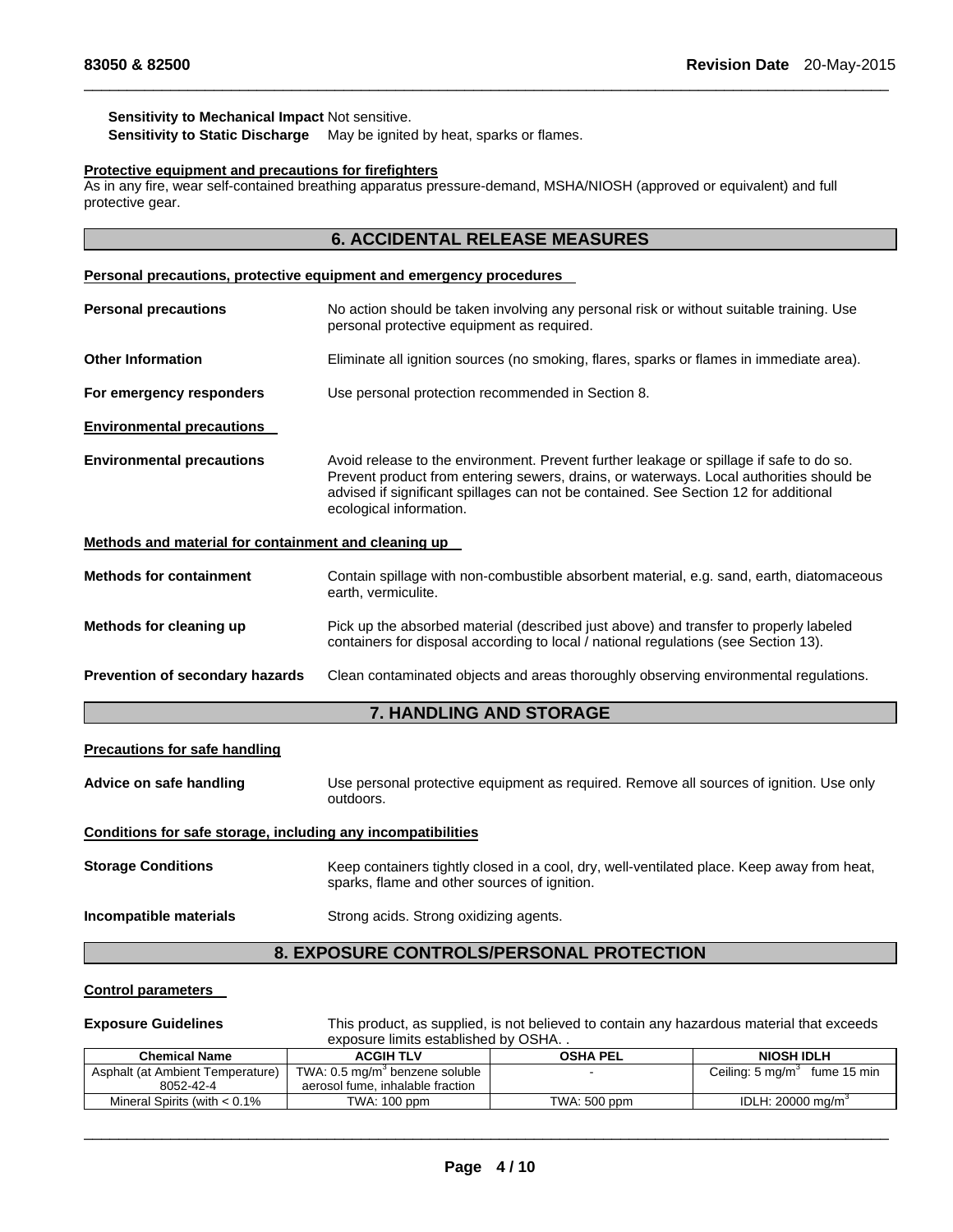| Benzene)<br>8052-41-3                                               |                                                                                                                            | TWA: 2900 mg/m <sup>3</sup><br>(vacated) TWA: 100 ppm                                                                                                       | Ceiling: 1800 mg/m <sup>3</sup><br>15 min<br>TWA: $350 \text{ mg/m}^3$                |
|---------------------------------------------------------------------|----------------------------------------------------------------------------------------------------------------------------|-------------------------------------------------------------------------------------------------------------------------------------------------------------|---------------------------------------------------------------------------------------|
|                                                                     |                                                                                                                            | (vacated) TWA: 525 mg/m <sup>3</sup>                                                                                                                        |                                                                                       |
| Kaolin<br>1332-58-7                                                 | TWA: $2 \text{ mq/m}^3$<br>particulate matter<br>containing no asbestos and <1%<br>crystalline silica, respirable fraction | TWA: 15 $mg/m3$ total dust<br>TWA: 5 mg/m <sup>3</sup> respirable fraction<br>(vacated) TWA: 10 mg/m <sup>3</sup> total                                     | TWA: 10 mg/m <sup>3</sup><br>total dust<br>TWA: $5 \text{ mg/m}^3$<br>respirable dust |
|                                                                     |                                                                                                                            | dust                                                                                                                                                        |                                                                                       |
|                                                                     |                                                                                                                            | (vacated) TWA: $5 \text{ mg/m}^3$<br>respirable                                                                                                             |                                                                                       |
|                                                                     |                                                                                                                            | fraction                                                                                                                                                    |                                                                                       |
| Hydrated Aluminum-Magnesium<br>Silicate (Attapulgite)<br>12174-11-7 | TWA: 1 $mq/m3$<br>respirable fraction                                                                                      |                                                                                                                                                             |                                                                                       |
| Cellulose Fiber<br>9004-34-6                                        | TWA: 10 mg/m <sup>3</sup>                                                                                                  | TWA: $15 \text{ mg/m}^3$<br>total dust<br>TWA: 5 mg/ $m^3$ respirable fraction<br>(vacated) TWA: $5 \text{ mg/m}^3$<br>(vacated) STEL: 10 mg/m <sup>3</sup> | TWA: 1 mg/m <sup>3</sup>                                                              |
| Nonane<br>111-84-2                                                  | TWA: 200 ppm                                                                                                               | (vacated) TWA: 200 ppm<br>(vacated) TWA: 1050 $ma/m3$                                                                                                       | TWA: 200 ppm<br>TWA: 1050 mg/m $3$                                                    |

 $\Box$ 

# **Appropriate engineering controls**

**Engineering Controls** Use natural cross ventilation, local (mechanical) pick-up, and/or general area mechanical cross ventilation. Ventilation pattern should be designed to prevent accumulation of solvent vapors. Ventilation must be sufficient to maintain solvent vapor concentrations below the TWA limits outlined above.

# **Individual protection measures, such as personal protective equipment**

| <b>Eye/face protection</b>            | Wear safety glasses with side shields (or goggles).                                                                                                                                             |
|---------------------------------------|-------------------------------------------------------------------------------------------------------------------------------------------------------------------------------------------------|
| Skin and body protection              | Wear protective gloves and protective clothing that is resistant to chemical penetration.                                                                                                       |
| <b>Respiratory protection</b>         | No protective equipment is needed under normal use conditions. If exposure limits are<br>exceeded or irritation is experienced, a NIOSH/MSHA approved respiratory protection<br>should be worn. |
| <b>General Hygiene Considerations</b> | Wash face, hands and any exposed skin thoroughly after handling. Wash contaminated<br>clothing before reuse.                                                                                    |

# **9. PHYSICAL AND CHEMICAL PROPERTIES**

# **Information on basic physical and chemical properties**

| <b>Physical state</b>            | Liquid                                         |                            |                           |
|----------------------------------|------------------------------------------------|----------------------------|---------------------------|
| <b>Appearance</b>                | Viscous                                        | Odor                       | Solvent (Mineral Spirits) |
| Color                            | <b>Black</b>                                   | <b>Odor threshold</b>      | No information available  |
| <b>Property</b>                  | Values                                         | • Method<br><b>Remarks</b> |                           |
| рH                               | Not applicable                                 | Not applicable             |                           |
| Melting point/freezing point     | No information available                       |                            |                           |
| Boiling point / boiling range    | No information available<br>$\geq$             |                            |                           |
| Flash point                      | 40.5 °C / > 105 °F<br>$\geq$                   | Setaflash                  |                           |
| <b>Evaporation rate</b>          | No information available                       |                            |                           |
| Flammability (solid, gas)        | No information available                       |                            |                           |
| <b>Flammability Limit in Air</b> |                                                | No data available.         |                           |
| Upper flammability limit:        | No information available                       |                            |                           |
| Lower flammability limit:        | No information available                       |                            |                           |
| Vapor pressure                   | No information available                       |                            |                           |
| Vapor density                    | No information available                       |                            |                           |
| <b>Specific Gravity</b>          | $1.00 - 1.05$                                  | Water = $1q/ml$            |                           |
| Water solubility                 | Insoluble                                      |                            |                           |
| Solubility in other solvents     | Soluble in aromatic and aliphatic<br>solvents. |                            |                           |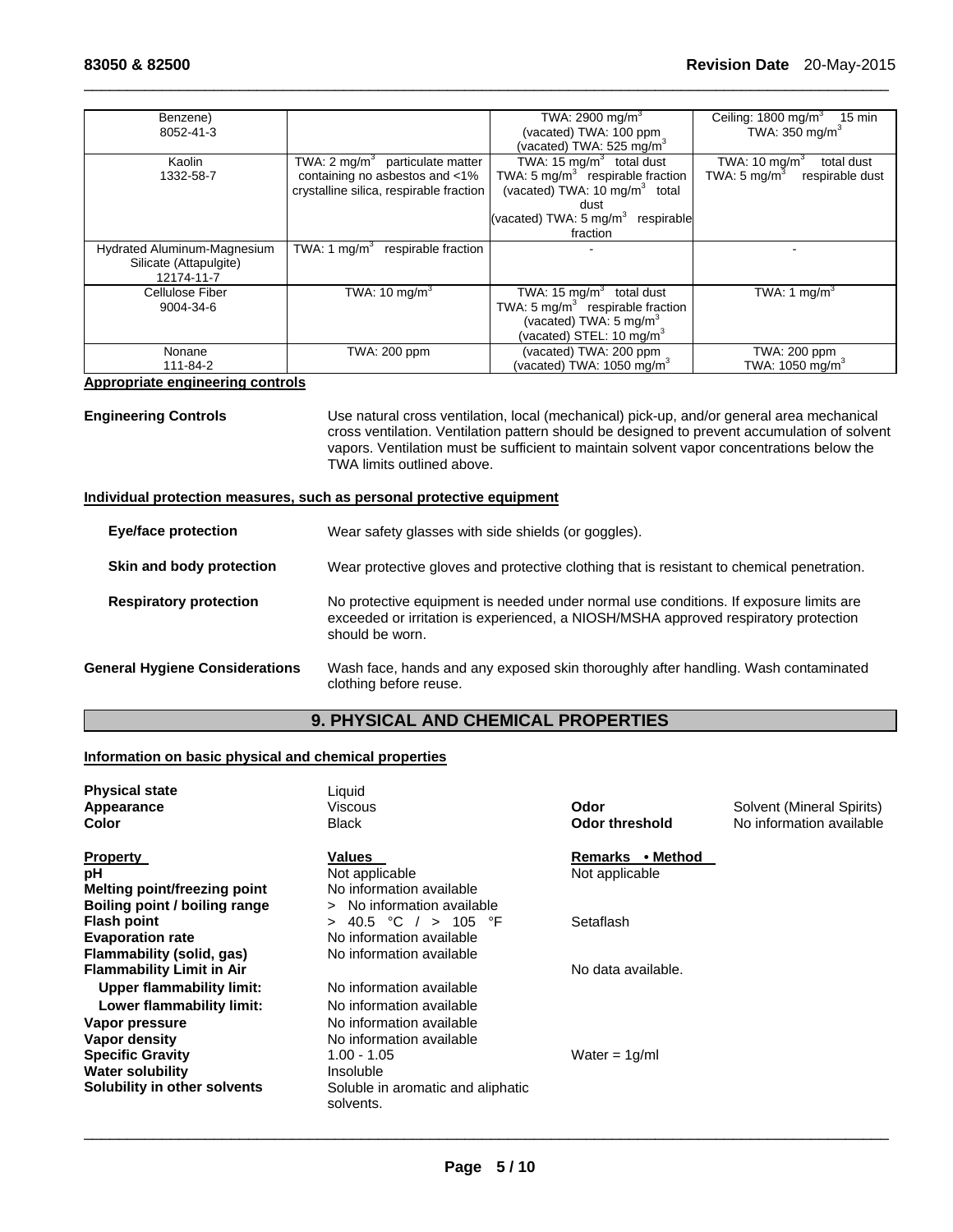**Autoignition temperature No information available**<br> **Decomposition temperature No information available Decomposition temperature<br>Kinematic viscosity Kinematic viscosity**<br> **No information available**<br> **No information available Dynamic viscosity**<br> **Explosive properties**<br>
Vapor accumulation coul **Oxidizing properties** 

# **Other Information**

**Softening point Not applicable**<br> **Molecular weight Not applicable** 

**Partition coefficient No information available** No data available.<br> **Autoignition temperature** No information available Vapor accumulation could flash or explode if ignited.<br>None

 $\Box$ 

**Molecular weight 1998 CONNET IN SOLUTE IN A VOC Content (%)**<br>
No information available **No information available Density Density Density No information available Bulk density Not Note applicable Not applicable** 

# **10. STABILITY AND REACTIVITY**

**Reactivity**  Not applicable Not applicable

**Chemical stability**  Stable. **Possibility of Hazardous Reactions**  None under normal use. **Hazardous polymerization** Hazardous polymerization does not occur.

**Conditions to avoid**  Avoid static discharge. Avoid heat, sparks, and open flame. **Incompatible materials**  Strong acids. Strong oxidizing agents. **Hazardous Decomposition Products**  Combustion may produce carbon monoxide, carbon dioxide, and other asphyxiants.

# **11. TOXICOLOGICAL INFORMATION**

# **Information on likely routes of exposure**

| <b>Product Information</b>   | Toxicological testing has not been conducted for this product overall. Available toxicological<br>data for individual ingredients are summarized below.                                                                                                                                                                                                                                                                                                                                                                                                                                                                                                                                                                                                                                                                           |  |
|------------------------------|-----------------------------------------------------------------------------------------------------------------------------------------------------------------------------------------------------------------------------------------------------------------------------------------------------------------------------------------------------------------------------------------------------------------------------------------------------------------------------------------------------------------------------------------------------------------------------------------------------------------------------------------------------------------------------------------------------------------------------------------------------------------------------------------------------------------------------------|--|
| <b>Inhalation</b>            | Avoid breathing vapors or mists.                                                                                                                                                                                                                                                                                                                                                                                                                                                                                                                                                                                                                                                                                                                                                                                                  |  |
| Eye contact                  | Avoid contact with eyes. Contact with eyes may cause irritation.                                                                                                                                                                                                                                                                                                                                                                                                                                                                                                                                                                                                                                                                                                                                                                  |  |
| <b>Skin contact</b>          | May cause irritation.                                                                                                                                                                                                                                                                                                                                                                                                                                                                                                                                                                                                                                                                                                                                                                                                             |  |
| Ingestion                    | If swallowed, do not induce vomiting. Get medical attention immediately. Not an expected<br>route of exposure.                                                                                                                                                                                                                                                                                                                                                                                                                                                                                                                                                                                                                                                                                                                    |  |
| <b>Component Information</b> | * The IARC Monograph (Vol. 103, 2013, Bitumen and Bitumen Emissions) defines Asphalt<br>as 'Group 2B, Possible Carcinogen to Humans'. This definition is based on studies of<br>exposure to Asphalt fumes at elevated temperatures. The Monograph states that<br>temperature plays an important role in determining the degree of exposure and also the<br>carcinogenic potential of bitumen emissions. This same Monograph states that Asphalt is<br>non volatile at ambient temperature. There is no data presented in the Monograph to<br>demonstrate that Asphalt at ambient temperature is considered a carcinogen. Since the<br>normal use of this product is at ambient temperature, the Asphalt used in this product is not<br>listed as a carcinogen. No other national or international agency has defined Asphalt as a |  |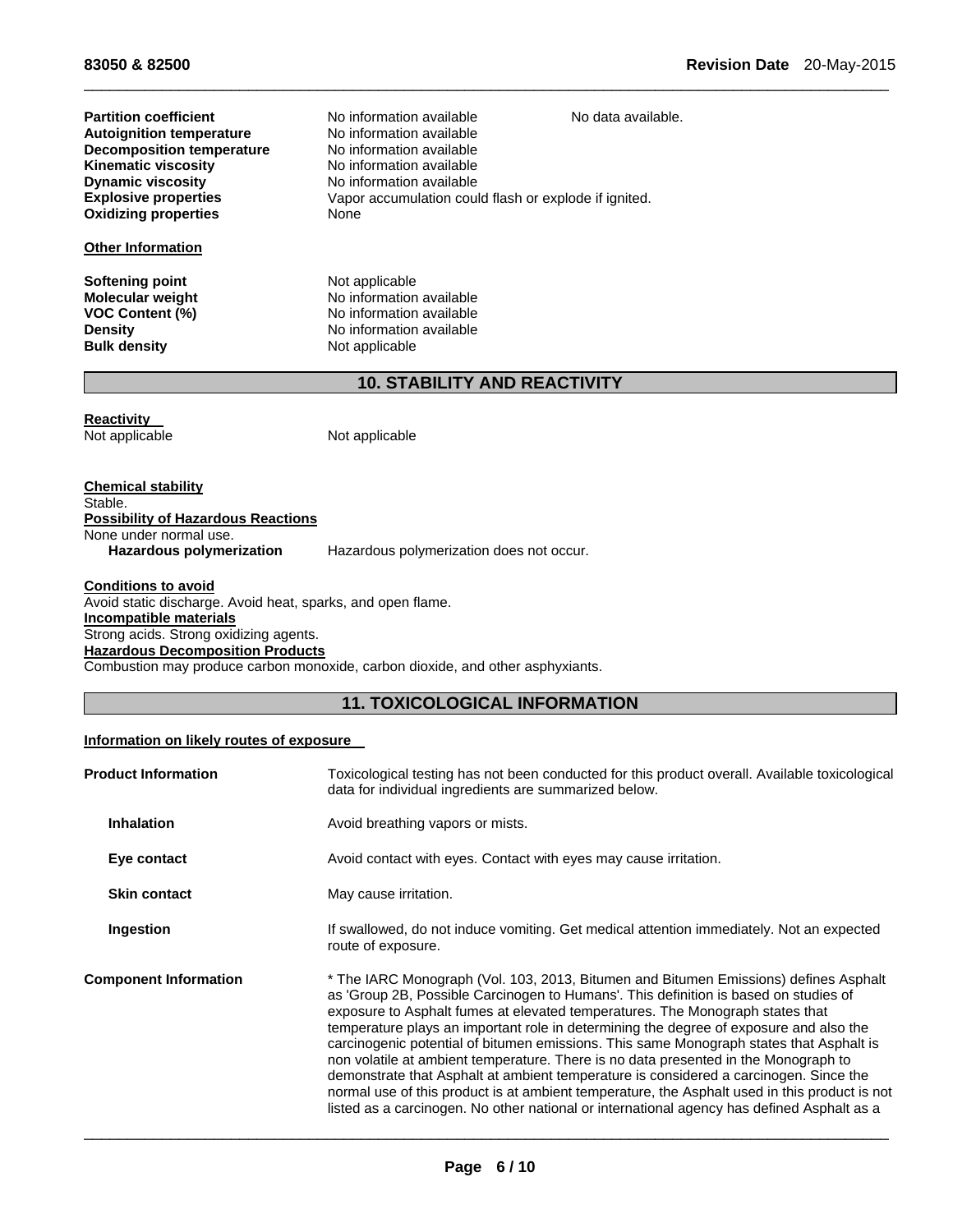#### carcinogen.

\*\* No significant exposure to Crystalline Silica (Quartz) is thought to occur during the use of products in which Crystalline Silica (Quartz) is bound to other materials, such as in paints and coatings. As one reference, see California Office of Health Hazard Assessment at: http://www.oehha.org/prop65/CRNR\_notices/safe\_use/sylicasud2.html

\*\*\* The IARC Monograph (Vol 93, 2010, Carbon Black, Titanium Dioxide, Talc) states: "Operators in user industries who handle fluffy or pelleted Carbon Black during rubber, paint and ink production are expected to have significantly lower exposures to Carbon Black than workers in Carbon Black production. Other workers in user industries who handle it occasionally have little opportunity for exposure. And further…"End-users of these products (rubber, ink or paint) are unlikely to be exposed to airborne Carbon Black particles, which are bound within the product matrix."

| <b>Chemical Name</b>             | Oral LD50    | <b>Dermal LD50</b> | <b>Inhalation LC50</b>      |
|----------------------------------|--------------|--------------------|-----------------------------|
| Asphalt (at Ambient Temperature) | Rat)         | (Rabbit)           |                             |
| 8052-42-4                        | > 5000 mg/kg | > 2000 mg/kg       |                             |
| Cellulose Fiber                  | Rat)         | (Rabbit)           | Rat ) 4 h                   |
| 9004-34-6                        | > 5 g/kg     | > 2 g/kg           | $> 5800$ mg/m <sup>3</sup>  |
| Nonane<br>111-84-2               |              |                    | $(Rat)$ 4 h<br>$= 3200$ ppm |

 $\Box$ 

# **Information on toxicological effects**

**Symptoms Inhalation of high vapor concentrations may cause symptoms like headache, dizziness,** tiredness, nausea and vomiting.

# **Delayed and immediate effects as well as chronic effects from short and long-term exposure**

| <b>Skin corrosion/irritation</b><br>Serious eye damage/eye irritation | Can cause skin irritation.<br>Irritating to eyes.                                    |
|-----------------------------------------------------------------------|--------------------------------------------------------------------------------------|
| <b>Irritation</b>                                                     | Irritating to eyes, respiratory system and skin.                                     |
| <b>Corrosivity</b>                                                    | Not classified.                                                                      |
| <b>Sensitization</b>                                                  | May cause sensitization of susceptible persons.                                      |
| Germ cell mutagenicity                                                | This product does not contain any ingredients that cause germ cell mutagenicity.     |
| Carcinogenicity                                                       | The table below indicates whether each agency (ACGIH, IARC, NTP, or OSHA) has listed |
|                                                                       | any ingredient as a carcinogen.                                                      |

| <b>Chemical Name</b>   | <b>ACGIH</b> | <b>IARC</b> | <b>NTP</b> | <b>OSHA</b> |
|------------------------|--------------|-------------|------------|-------------|
| Hydrated               | -            | Group 2B    |            |             |
| Aluminum-Magnesium     |              | Group 3     |            |             |
| Silicate (Attapulgite) |              |             |            |             |
| 12174-11-7             |              |             |            |             |

**Legend** 

# *ACGIH (American Conference of Governmental Industrial Hygienists)*

*A1 - Known Human Carcinogen* 

*A2 - Suspected Human Carcinogen* 

*A3 - Animal Carcinogen* 

*A4 - Not Classifiable as a Human Carcinogen IARC (International Agency for Research on Cancer)* 

*Group 1 - Carcinogenic to Humans* 

*Group 2A - Probably Carcinogenic to Humans* 

*Group 2B - Possibly Carcinogenic to Humans* 

*Group 3 - Not classifiable as a human carcinogen.* 

#### *NTP (National Toxicology Program)*

*Known - Known Carcinogen* 

*Reasonably Anticipated - Reasonably Anticipated to be a Human Carcinogen* 

*OSHA (Occupational Safety and Health Administration of the US Department of Labor)* 

*X - Present* 

| <b>Reproductive toxicity</b>    | None known.               |  |
|---------------------------------|---------------------------|--|
| <b>Developmental Toxicity</b>   | None known.               |  |
| <b>Teratogenicity</b>           | None known.               |  |
| <b>STOT - single exposure</b>   | No information available. |  |
| <b>STOT - repeated exposure</b> | No information available. |  |
| <b>Aspiration hazard</b>        | No information available. |  |

## **Numerical measures of toxicity - No information available**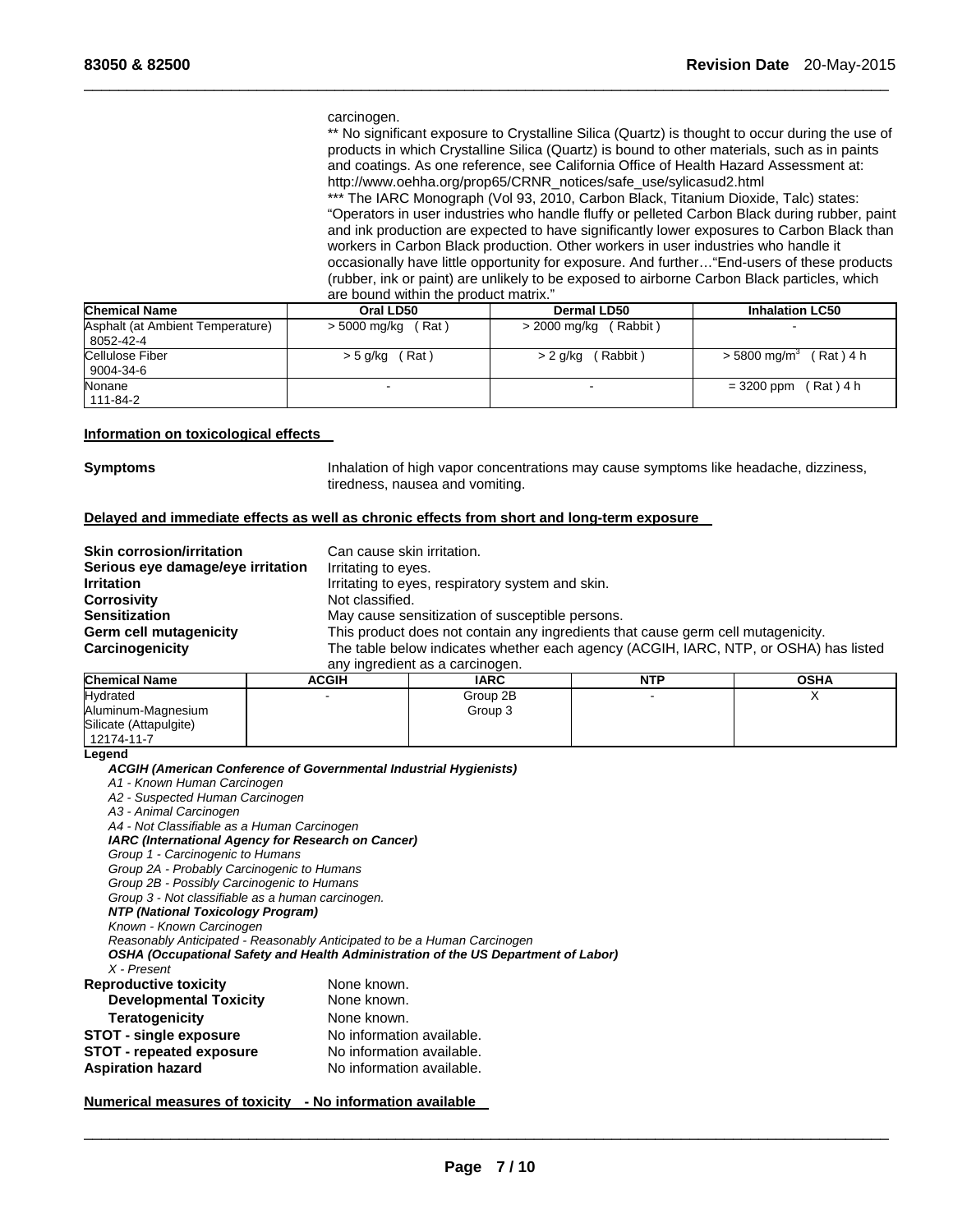**The following values are calculated based on chapter 3.1 of the GHS document** For exterior use only. Do not use indoors.

 $\Box$ 

| ATEmix (oral)          | 6,753.00 |
|------------------------|----------|
| <b>ATEmix (dermal)</b> | 2,701.00 |

# **12. ECOLOGICAL INFORMATION**

# **Ecotoxicity**

100% of the mixture consists of components(s) of unknown hazards to the aquatic environment

# **Persistence and degradability**

No information available.

# **Bioaccumulation**

No information available.

| <b>Chemical Name</b>             | <b>Partition coefficient</b> |  |
|----------------------------------|------------------------------|--|
| Asphalt (at Ambient Temperature) |                              |  |
| 8052-42-4                        |                              |  |

**Other adverse effects** No information available

# **13. DISPOSAL CONSIDERATIONS**

# **Waste treatment methods**

| <b>Disposal of wastes</b> | Disposal should be in accordance with applicable local, regional, national and international<br>laws and regulations. |
|---------------------------|-----------------------------------------------------------------------------------------------------------------------|
| Contaminated packaging    | Do not reuse container.                                                                                               |

# **14. TRANSPORT INFORMATION**

| <b>DOT</b>                                       |                                                      |
|--------------------------------------------------|------------------------------------------------------|
| UN/ID no.                                        | <b>UN 1993</b>                                       |
| Proper shipping name                             | Flammable liquid, n.o.s. (Petroleum distillates)     |
| <b>Hazard Class</b>                              | 3                                                    |
| <b>Packing Group</b>                             | Ш                                                    |
| <b>Special Provisions</b>                        | Not Regulated in Containers <119 Gallons(450 Liters) |
| <b>Emergency Response Guide</b><br><b>Number</b> | 128                                                  |
| <b>TDG</b>                                       | unknown                                              |
| <b>MEX</b>                                       | unknown                                              |
| ICAO (air)                                       | unknown                                              |
| <b>IATA</b>                                      | unknown                                              |
| <b>IMDG</b>                                      | unknown                                              |
|                                                  |                                                      |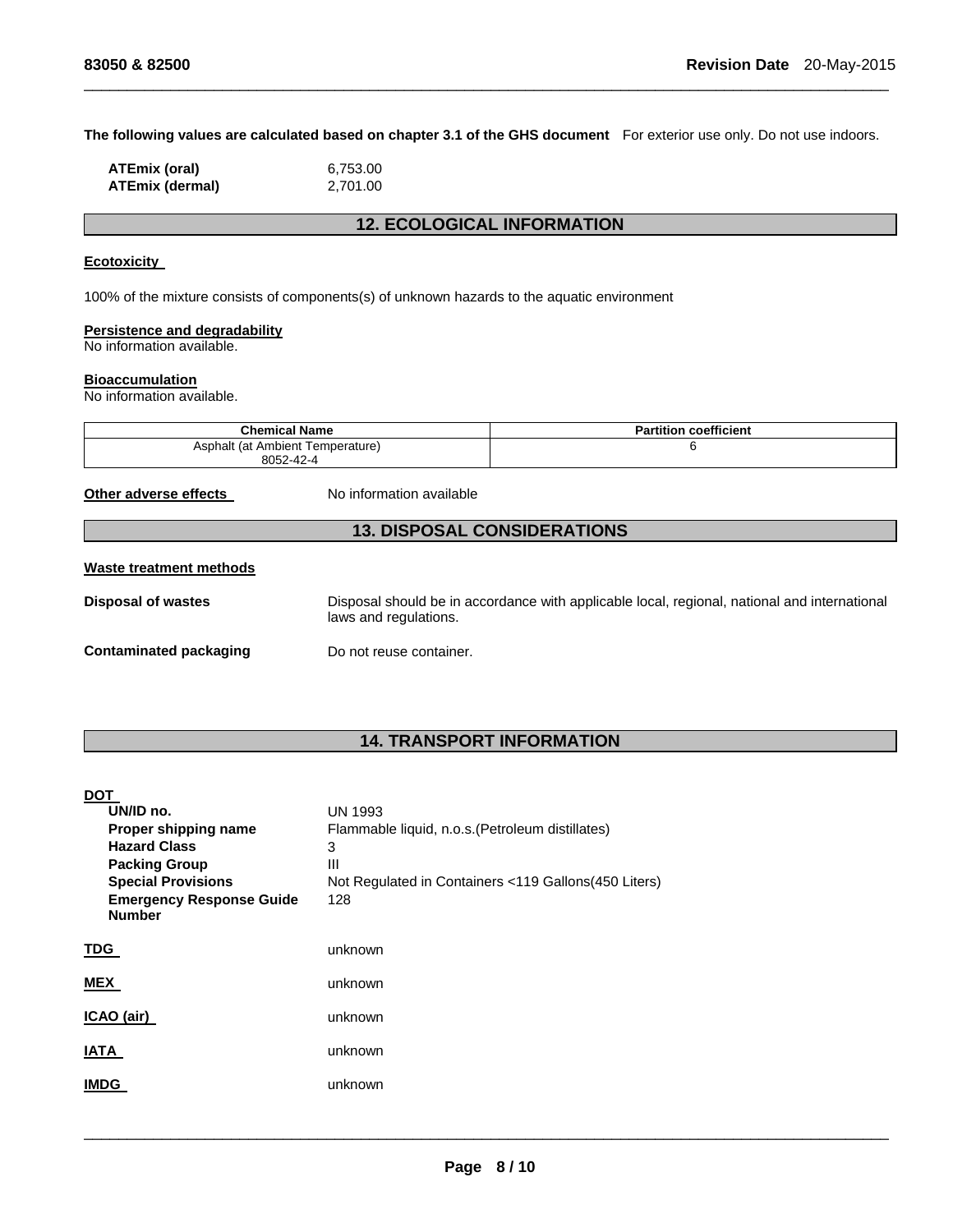| <u>RID</u> | unknown                |
|------------|------------------------|
| <b>ADR</b> | unknown                |
| <b>ADN</b> | unknown Not regulated. |

# **15. REGULATORY INFORMATION**

 $\Box$ 

# **International Inventories**

**TSCA** All of the components of this product are listed on the US TSCA (Toxic Substances Control Act) Inventory or are exempt. **DSL/NDSL All of the components of this product are listed on the DSL.** 

**Legend: TSCA** - United States Toxic Substances Control Act Section 8(b) Inventory **DSL/NDSL** - Canadian Domestic Substances List/Non-Domestic Substances List **EINECS/ELINCS** - European Inventory of Existing Chemical Substances/European List of Notified Chemical Substances **ENCS** - Japan Existing and New Chemical Substances **IECSC** - China Inventory of Existing Chemical Substances **KECL** - Korean Existing and Evaluated Chemical Substances **PICCS** - Philippines Inventory of Chemicals and Chemical Substances **AICS** - Australian Inventory of Chemical Substances

# **US Federal Regulations**

# **SARA 313**

Section 313 of Title III of the Superfund Amendments and Reauthorization Act of 1986 (SARA). This product does not contain any chemicals which are subject to the reporting requirements of the Act and Title 40 of the Code of Federal Regulations, Part 372

# **SARA 311/312 Hazard Categories**

| Yes. |
|------|
| Yes. |
| Yes. |
| No.  |
| N٥   |
|      |

#### **CWA (Clean Water Act)**

This product does not contain any substances regulated as pollutants pursuant to the Clean Water Act (40 CFR 122.21 and 40 CFR 122.42)

### **CERCLA**

This material, as supplied, does not contain any substances regulated as hazardous substances under the Comprehensive Environmental Response Compensation and Liability Act (CERCLA) (40 CFR 302).

# **US State Regulations**

# **California Proposition 65**

This product contains the following Proposition 65 chemicals

| Chemical<br>' Name                                                                                               | ∴alifor′<br>$\ddot{\phantom{0}}$<br><b>Proposition 6</b><br>TIIE |
|------------------------------------------------------------------------------------------------------------------|------------------------------------------------------------------|
| $\ddot{\,}$<br>$101 -$<br>(Attapulgite)<br>Silicate<br>→ Aluminum<br>∩-Magnesium<br>Hvdrater <sup>-</sup><br>74. | Carcınoɑen                                                       |
| $\mathbf{r}$<br>Clair Diabi in Kanu Damilations                                                                  |                                                                  |

#### **U.S. State Right-to-Know Regulations**

This product contains the following substances regulated by various State Right-to-Know regulations.

| <b>Chemical Name</b>             | <b>New Jersey</b> | <b>Massachusetts</b> | Pennsylvania |
|----------------------------------|-------------------|----------------------|--------------|
| Asphalt (at Ambient Temperature) |                   |                      |              |
| 8052-42-4                        |                   |                      |              |
| Mineral Spirits (with $< 0.1\%$  |                   |                      |              |
| Benzene)                         |                   |                      |              |
| 8052-41-3                        |                   |                      |              |
| Kaolin                           |                   |                      |              |
| 1332-58-7                        |                   |                      |              |